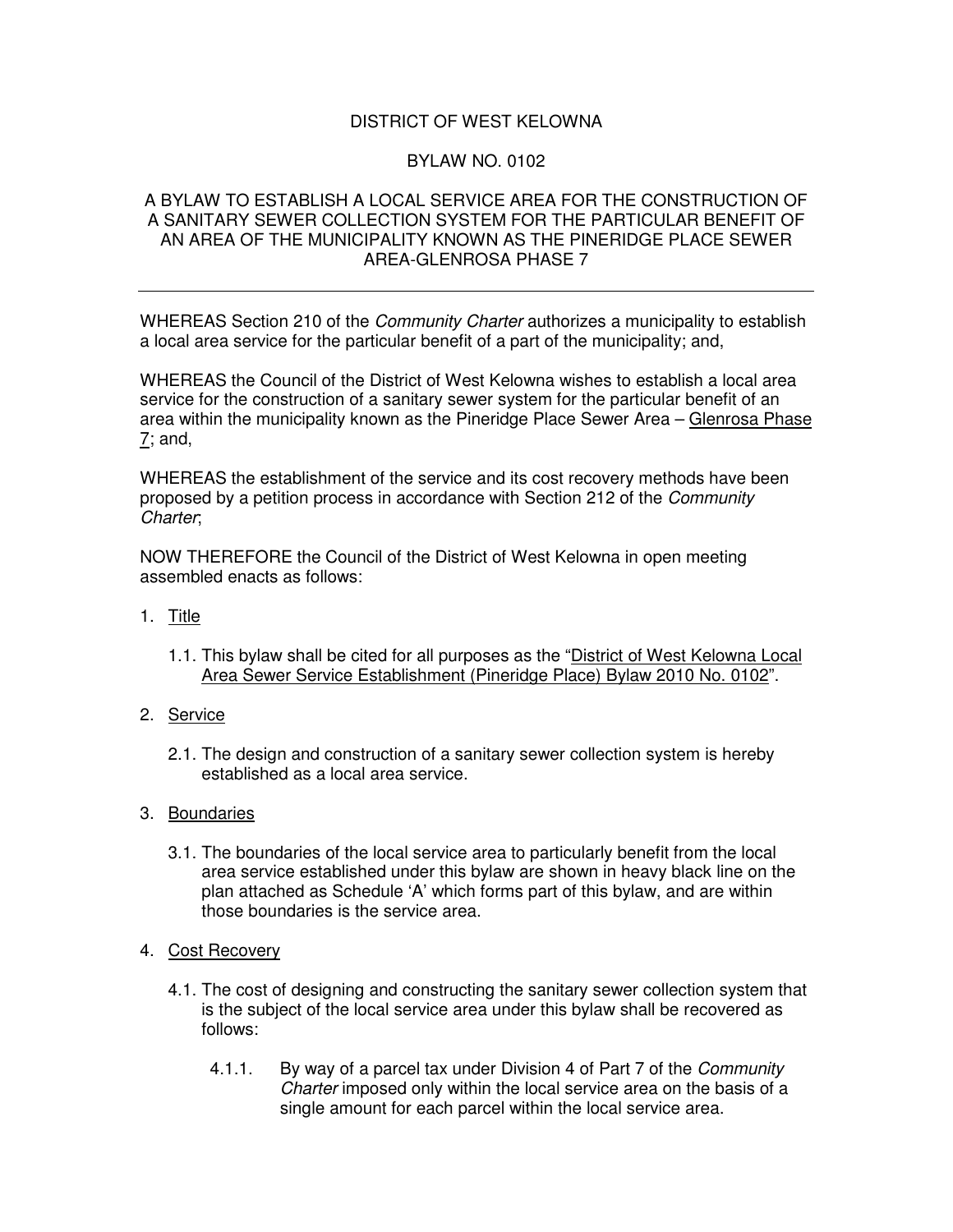PASSED FIRST READING, 2010-JAN-12 PASSED SECOND READING, 2010-JAN-12 PASSED THIRD READING, 2010-JAN-12 ADOPTED, 2010-JAN-26

> \_\_\_\_\_\_\_\_\_\_\_\_\_\_\_\_\_\_\_\_\_\_\_\_\_\_\_\_\_\_\_\_\_\_\_ **MAYOR**

> \_\_\_\_\_\_\_\_\_\_\_\_\_\_\_\_\_\_\_\_\_\_\_\_\_\_\_\_\_\_\_\_\_\_\_ DIRECTOR OF CORPORATE SERVICES